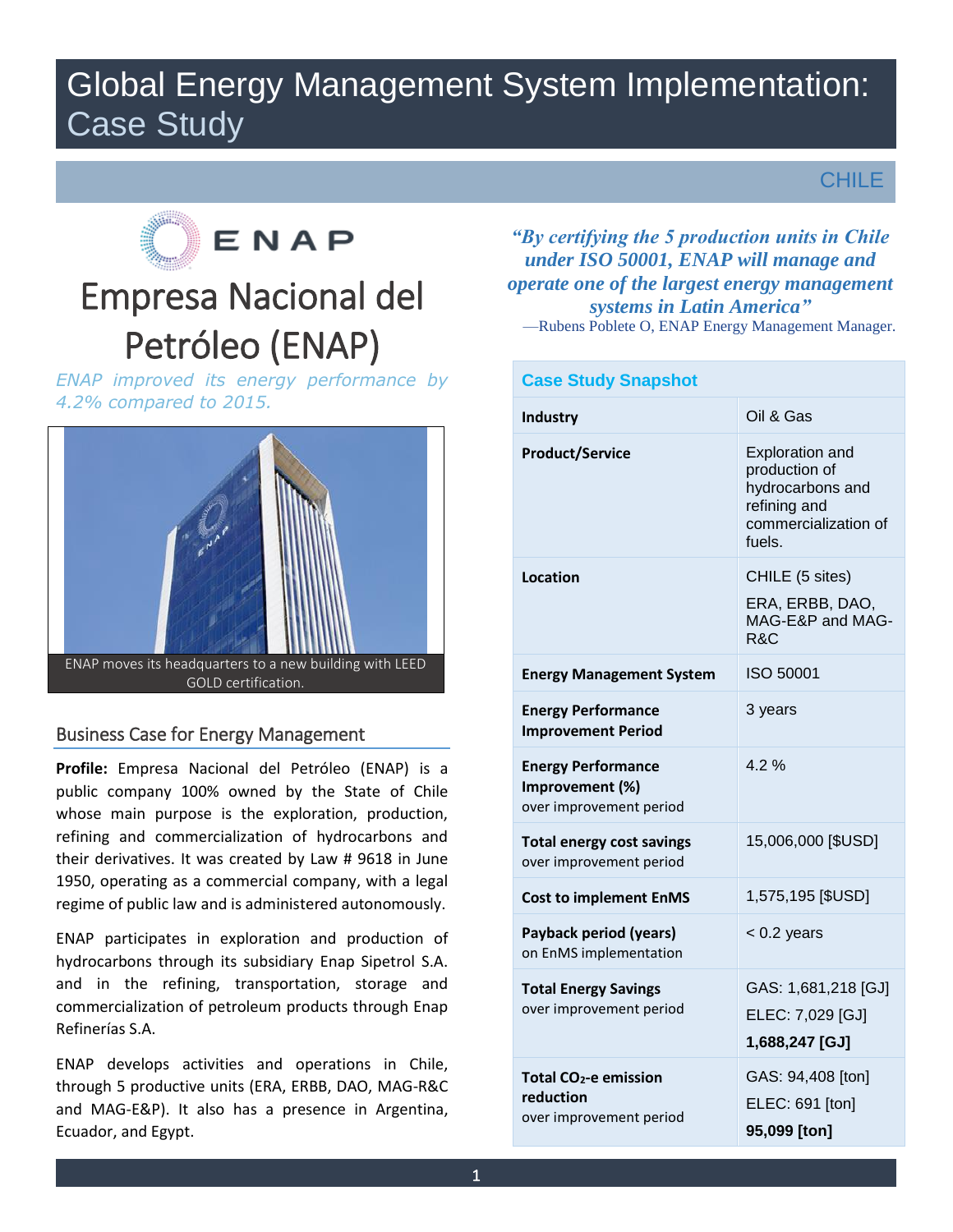**Drivers:** In July 2014, ENAP signed a Cooperation Agreement with the Ministry of Energy, which promotes the efficient use of energy resources, through the promotion of energy management and energy efficient equipment, as well as promoting the realization of projects that contribute to innovation and culture in the proper use of energy, in ENAP Refinerías (ERA, ERBB, MAG-R&C and DAO) as well as in the exploration and production units of hydrocarbons in ENAP Magallanes (MAG-E&P). Within the agreement, there are the following activities and commitments:

I) The study of joint work alternatives to implement energy efficiency measures beneficial to ENAP, through specific activities and/or projects to be developed.

II) Implement an Energy Management System (EnMS) with high international standards, which has the following elements:

- Have an Energy Policy, supported by senior management, in which the company is committed to improving its energy performance continuously over time.
- **Define a person in charge of the energy** management of the company, duly trained, who joins the top management of the company.
- **Conduct independent energy audits, executed by** specialized consultants, which will be agreed between the Parties. These should establish an energy baseline (EnB), performance indicators (EnPI) and measurement, reporting and verification protocols (M&V).
- **Prepare and implement a medium and long-term** Energy Efficiency Plan based on the results of the audit that includes specific goals and objectives and that addresses operational improvements, maintenance, replacement of equipment and introduction of new technologies, among others.
- **Develop permanent awareness-raising activities** throughout the organization on energy efficiency issues from top management to contractors.
- **Incorporate in the Annual Sustainability Report the** progress of the Energy Efficiency Plan, indicating the evolution of performance, energy savings, awareness plans and the benefits for the community as a result of the measures adopted.

III) Design of a corporate methodology for the evaluation of projects that incorporate the variable energy efficiency as a main or secondary actor.

**Energy reduction approach:** ENAP operations demand a large amount of energy, so any initiative or improvement in this matter is a direct contribution to the benefit of the company. According to this, efforts to reduce energy consumption and operate more efficiently are inherent within the organization. However, prior to the implementation of EnMS, there was no uniform criterion regarding the evaluation and implementation of projects in pursuit of improving energy efficiency. Likewise, a standard methodology was not applied to measure and verify the energy savings generated by these initiatives.

This situation has been changing progressively as the implementation of EnMS in the company was prepared. Currently, through the Energy Management Department, a manual has been developed that allows incorporating the variable efficiency in the evaluation and development of projects, as well as promoting a standard that allows monitoring and projecting energy and economic savings in all units. In this way, it is possible to determine the impact of all the initiatives developed at the company level and establish goals that allow ENAP to improve its energy performance.

## Business Benefits Achieved

At the end of 2017, ENAP quantified savings of more than 15 million dollars per year, thanks to the projects that have been implemented since 2015, which means a reduction in energy consumption of more than 4% compared to the baseline established in 2015. Additionally, these measures allowed avoiding the emission of more than 95 thousand tons of  $CO<sub>2</sub>$ -e.

ENAP for the year 2025 has the objective of reducing its energy consumption by at least 12%, reaching annual savings of more than 50 million dollars, as well as considerably reducing its greenhouse gas emissions.

On the other hand, the implementation of EnMS has brought other benefits to the company, one of them supporting a strategic objective related to the strengthening of the corporate image, through internal recognition, governmental and our clients.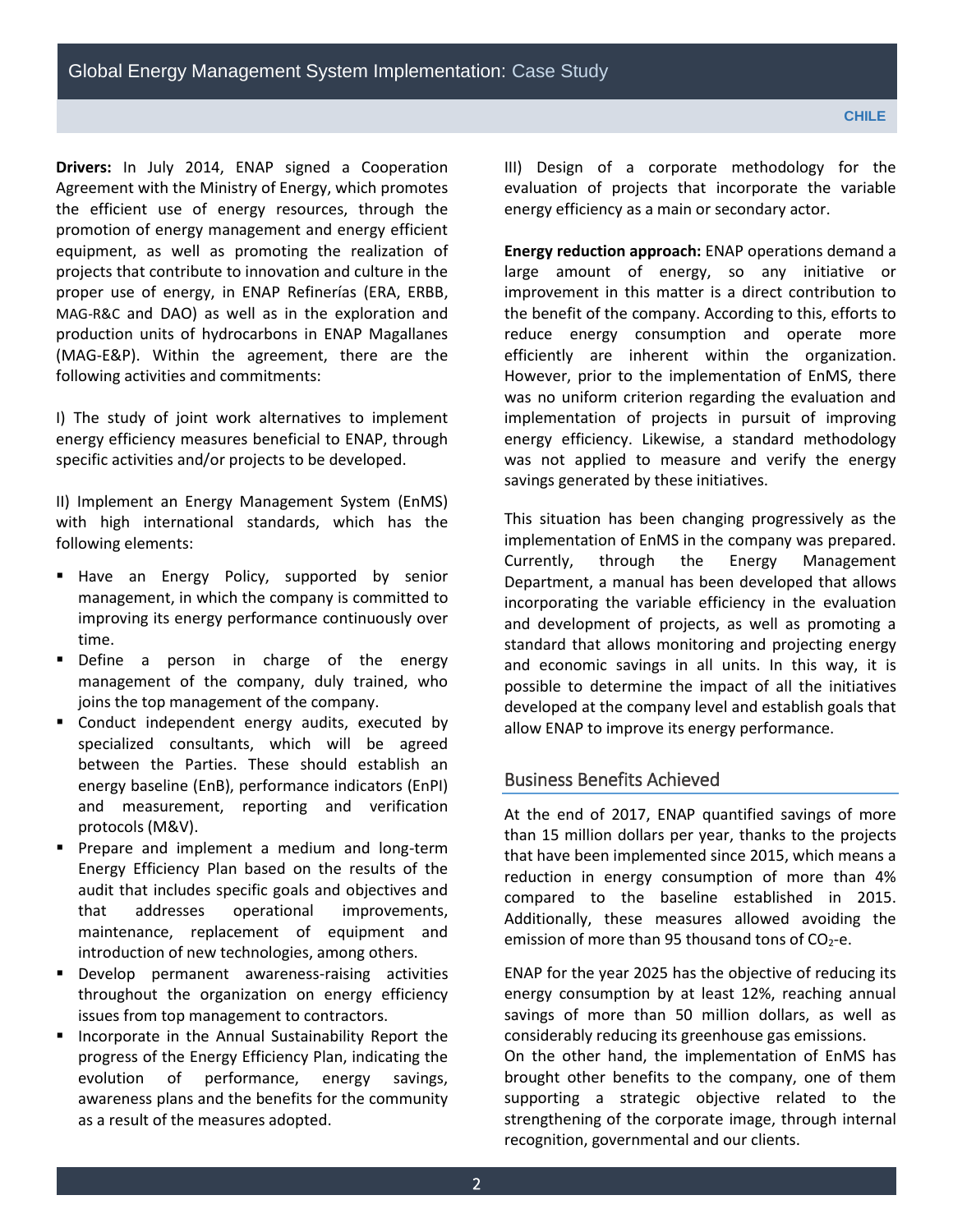# EnMS Development and Implementation

As part of the cooperation agreement with the Ministry of Energy, ENAP commits the implementation of the EnMS with an international standard, which motivated the creation of the Energy Efficiency Directorate, which will become an Energy Management Department, positioning it as a transversal and strategic unit within the company, reaffirming in this way the commitment of the Senior Management with the efficiency and energy management.



**Relevant milestones ENAP EnMS** 

**Organizational:** EnMS is operated and managed by the Energy Management team located in the corporate building of ENAP in Santiago, Chile.

Understanding that the productive activities of ENAP are divided into 5 units is that an energy manager has been designated per site, supported by a group of local engineers. This personnel organization that operates outside the corporate building has been called the Energy Management Team (EMT).



**Structure of the ENAP´s Energy Management Team** 

Thanks to this organizational structure, ENAP managed to implement and develop its EnMS, achieving the certification of this under ISO 50001 standard in 2017.

**Energy review and planning:** During 2015, the Energy Efficiency Directorate developed a plan to carry out energy audits in the 5 productive areas of ENAP whose objective in each of the units was to establish a baseline of energy consumption (EnB), propose and calculate energy performance indicators (EnPI), in addition to preparing a portfolio of investment projects in pursuit of the improvement of energy efficiency, assessing their technical, environmental, economic and financial viability according to the reality of the company. These audits were carried out by expert consultants in energy, energy efficiency and project development.

The final reports of these studies were the basis for implementing an EnMS that allows structuring the decision making regarding the allocation of resources and the planning of actions in the medium-short term.

It should be noted that these studies were financed in part with non-reimbursable funds by the Banco de Desarrollo de América Latina, through the Corporación Andina de Fomento (CAF) and Banco Interamericano de Desarrollo (BID).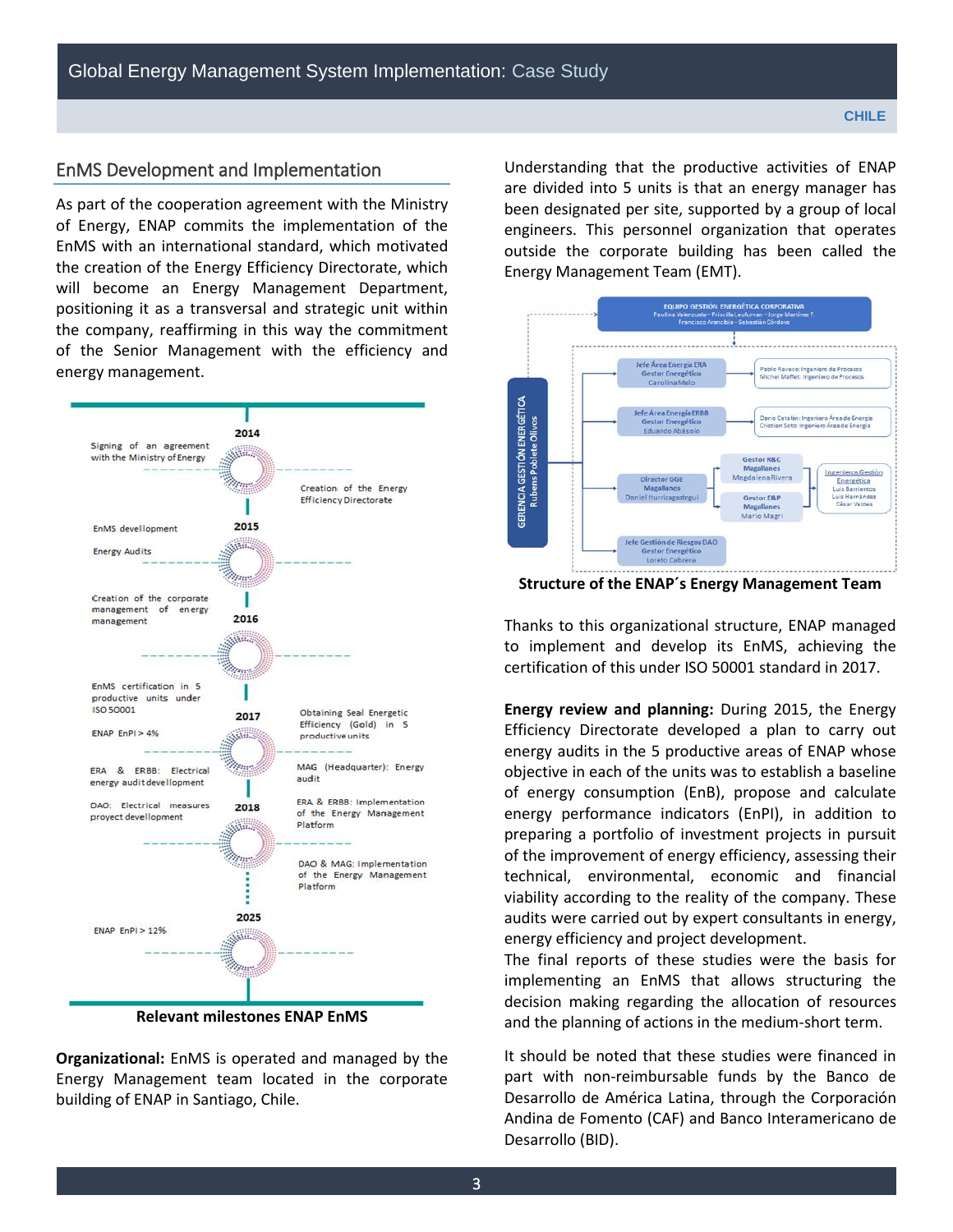These studies generated sufficient information to characterize the company in terms of energy use and consumption, identification of gaps and detection of measurement and instrumentation needs that support the EnMS. In general terms, the following is listed:

- **Energy flows are identified, managing to define** patterns of generation and consumption of energy.
- Almost all the energy consumed by ENAP is thermal, being the exception the operative unit DAO whose energy consumption is electric.
- **EX Consumption baselines and energy performance** indicators are defined for each unit.
- Regarding the performance indicators, its basic definition responds to the ratio between the amounts of energy consumed [MMBTU] or [kWh] and the quantity of valuable product  $[m^3]$  generated, transported or stored.

**Cost-benefit analysis:** The cost of developing, implementation and certification of EnMS, amounts to a sum close to 1.6 million dollars, within this amount are considered the following items:

- Internal personnel for the development, implementation and certification of EnMS.
- Additional monitoring required by EnMS.
- Audits carried out by external consultants.
- **Technical assistance.**
- Others (Internal communication and training).



#### **Cost distribution ENAP EnMS**

At the corporate level, until 2017, ENAP has invested approximately 3.8 million dollars in energy efficiency, of which 2.2 million are investments related to the implementation of energy efficiency measures.

Consequently, if the cost of these projects is included, the return period of the investment is extended to 3 months.

| <b>Executed</b><br><b>Projects</b> | # Projects | Capex<br>[USD] | <b>Energy Savings</b><br>[MMBTU/year] |
|------------------------------------|------------|----------------|---------------------------------------|
| 2015                               | 5          |                | 356,820                               |
| 2016                               | 16         | 1,642,000      | 1,026,635                             |
| 2017                               | 3          | 522.000        | 216,779                               |
| Total                              | 24         | 2,164,000      | 1,600,234                             |

**Approach used to determine whether energy performance improved:** The energy savings and the improvement in the performance of the company have been determined based on ENAP's energy consumption in 2015. As indicated above, in each ENAP operating unit, there is a person in charge of energy management. Among its functions, is reporting on energy efficiency projects and those that are not necessarily managed by efficiency issues (maintenance for example), but have a significant impact on the energy consumption of an equipment or unit of process.

The information sent from all the units is consolidated by the Energy Management Department, which is in direct communication with the energy managers of each unit. Additionally, and as energy efficiency projects and initiatives are developed and put into operation, the units must report the generated savings, which can be obtained from energy meters installed in the field, control and supervision process systems, calculations made by the Engineering departments in each unit or savings estimates made by external consultants.

Regardless of the resources or tools used by the energy managers to determine the savings, they additionally have the task of linking and analyzing the energy saving data with the productive reality of each unit. This includes, among other things, establishing the following definitions:

- **Define the scope in which energy savings have been** determined.
- Calculate energy performance indicators, established in each unit.
- Analyze data and make the necessary corrections to normalize energy performance based on the operational behavior of the unit.
- Determine the use and consumption of energy. Analyze and promote energy improvements.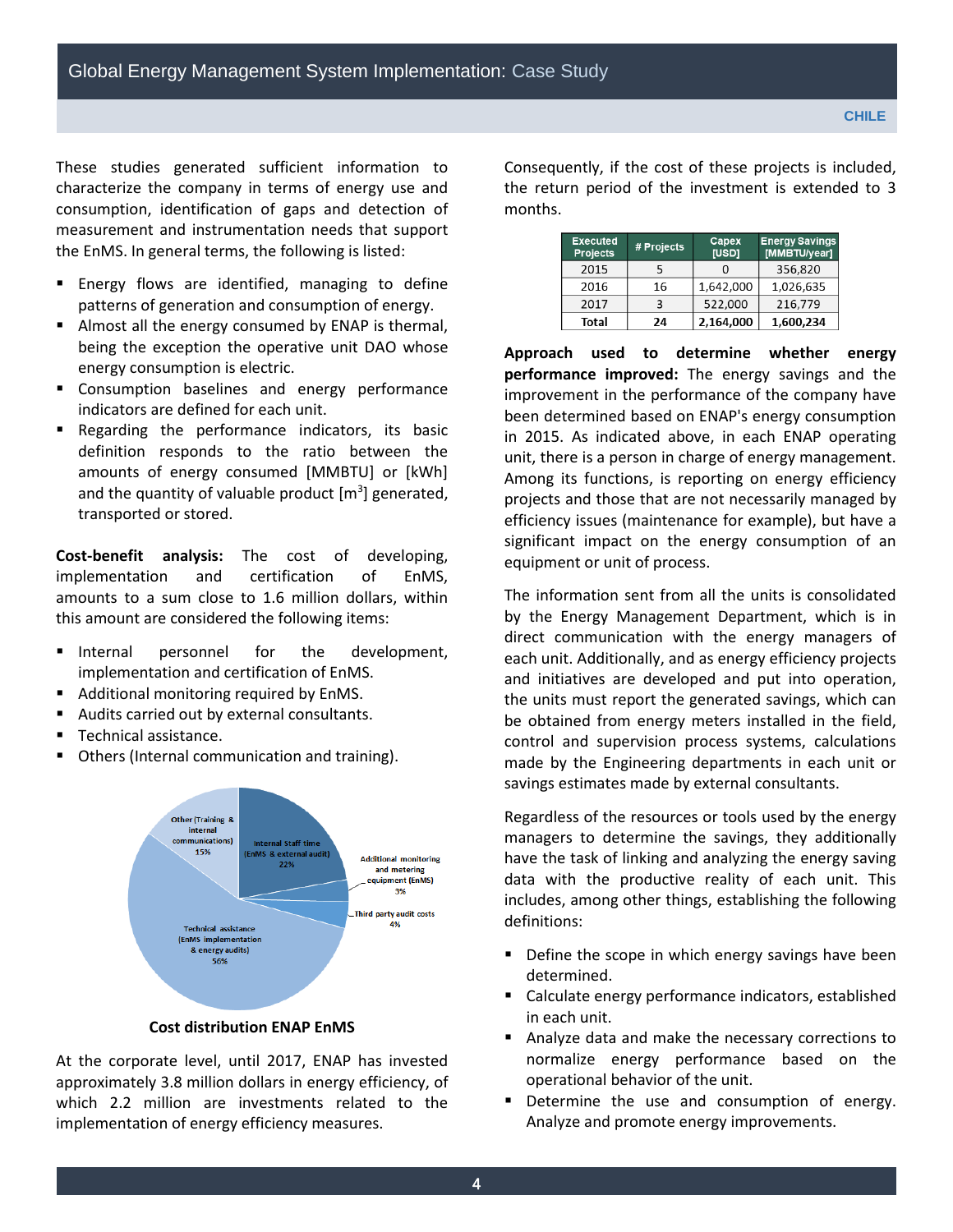

**Monitoring of energy efficiency indicators in refineries**

**Approach used to validate results:** ENAP is aware of the importance of establishing a methodology for measuring and verifying savings that is traceable and recognized. It is in this line that together with the Chilean Energy Efficiency Agency (AChEE), Measurement and Verification (M&V) courses have been developed based on the international IPMVP protocol in the different productive units of the company. The objective of this training is being to promote the use of this methodology at the corporate level when developing and monitoring energy efficiency projects.

In November 2017, ENAP obtained the Energy Efficiency Seal sponsored by AChEE and the Chilean Ministry of Energy. Within the requirements, 2 energy efficiency initiatives (max. 2 years old), had to be implemented, while verifying improvement in energy performance.

In addition, the energy savings obtained from these projects must be validated by an external consultant, privileging the use of the IPMVP or another recognized protocol. For these purposes, ENAP hired a consulting company with extensive experience at the national level and certified professionals (CEM and CMVP).

The energy savings generated by the 10 initiatives submitted for the contest was more than 1 million GJ per year, which means that 70% of the savings that ENAP has quantified up to 2017 is certified and validated by expert consultants.

**Steps taken to maintain operational control:** The operational controls are carried out based on the activities associated with the operation of the plants and their preventive maintenance systems.

From these activities, the operational controls associated with the significant uses were defined, and this information is crossed with the activities associated with the Operational Integrity Management Systems. In this way, given that in the 5 units there are procedures associated with Quality Management Systems (ISO 9001) it is that the activities associated with EnMS are supported. These controls were defined from energy planning reports and specific identification records.

For regulatory compliance, there is a document system in intranet, where there are backups associated with procedures, instructions, and associated record formats. The preventive maintenances are associated with the monthly programming carried out by SAP (PM) in the units, in such a way that a traceable record is kept, which also includes the activities of calibration and maintenance of the meters, along with the instructions and orders of work.

**Development and use of professional expertise, training, and communications:** In terms of training and skills development, ENAP has an Annual Training Plan (ATP) directly linked to the workers' curriculum vitae in each unit. During 2017, a series of training activities were developed (EnMS e-learning course, EUREM diploma course, Measurement and Verification course, internal auditor courses ISO 50001, among others).

In the future, courses and trainings are planned according to the knowledge of teams, process units and management systems, understanding that the development of skills and competencies of workers with an active role within the energy management system of ENAP will facilitate the progressive improvement of the company's energy performance.

**Tools & resources:** In the design and implementation of EnMS, structural procedures and record formats associated with the existing quality management systems (ISO 9001) were integrated, whose documentation is available on the company's intranet. Within this system are included the procedures and documents associated with operational issues, production and maintenance, which were considered within the operational controls. For the Monitoring of the EnMS, the units have specific records for each of their realities, delivering reports periodically, regarding energy performance.